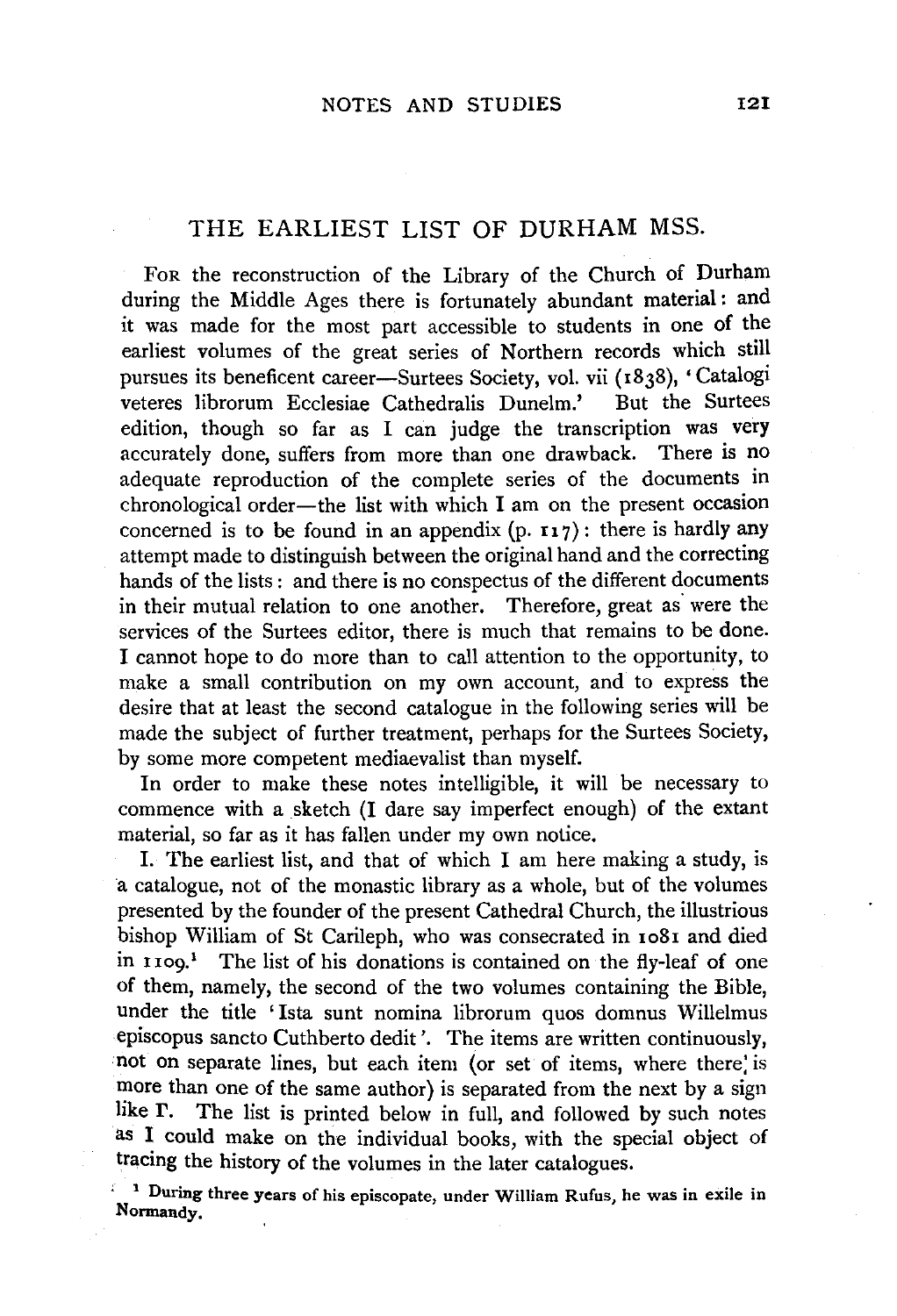II. Last in the list of William of St Carileph's gifts is a book called 'Martyrologium et Regula'. Of this precious volume, still preserved in the Library, the nucleus may be considered a sort of official manifesto of the movement initiated by the Norman prelates, with Lanfranc at their head, for the introduction of the complete Benedictine system and rule into English monastic Churches : its most important contents being the Constitutions ' selected from the customs of the most influential houses of the Benedictine Order', which Lanfranc imposed on the monastery of his own church of Canterbury, and the Rule of St Benedict in Latin and English.<sup>1</sup> William was doing at Durham the same work as Lanfranc at Canterbury : and the book thus sent by him was no doubt regarded by the convent during the following century as the charter, so to say, of their house and foundation, so that on vacant pages within its covers they recorded matters of official interest. the kalendar were inserted the obits they wished to observe : on other pages the agreements for mutual prayers and commemorations with other monastic houses, and various papal or episcopal letters : on the first leaves of all a library catalogue. Practically the whole of the supplementary material is confined within the limits of the twelfth century : on the notation of the volume in the later catalogues see below, p. 131. Here we are only interested in the Catalogue: the date of the original hand must be about  $A.D. I<sub>I</sub> <sub>5</sub>O$ , for among the volumes are works of St Bernard and of Gilbert de la Porree, and a group headed 'Libri Laur(entii) prioris '. Laurence became Prior in 1149 and died in 1153: so that the list is certainly not earlier than 1149. But probably it was actually drawn up while Laurence was Prior, or at least immediately after his death, for a later insertion records the ' Libri Thomae prioris', and a Thomas was prior from  $1158$  to  $1162$ .<sup>2</sup> Prior Laurence was himself an author, and it is not impossible that it was he who drew up this first known complete inventory of the Durham books. The catalogue is printed in the aforesaid Surtees volume of Durham catalogues, pp. r-ro, with scrupulous fidelity, so far as I could judge, but with no attempt at all to distinguish the original text from the numerous additions and corrections.3 I have cited this catalogue as Cat. II.

III. Bishop Hugh Pudsey, 1153-1195, a worthy successor of bishop William of St Carileph, was also a donor of books to the library of his Church. The list of them, headed ' habet etiam ecclesia ex dono dicti

<sup>1</sup> Compare the paper of Dr Armitage Robinson in *J. T. S.* for April 1909, x 375-388, especially p. 381.

<sup>2</sup> The hand is (I think) too early for the next Thomas, de Melsanby, 1233-1244. **3** From the middle of p. *7* to the middle of p. 8 in the Surtees text, and again

the two sections ' Libri Guarini' and ' Libri Thomae prioris' on p. 9, are later.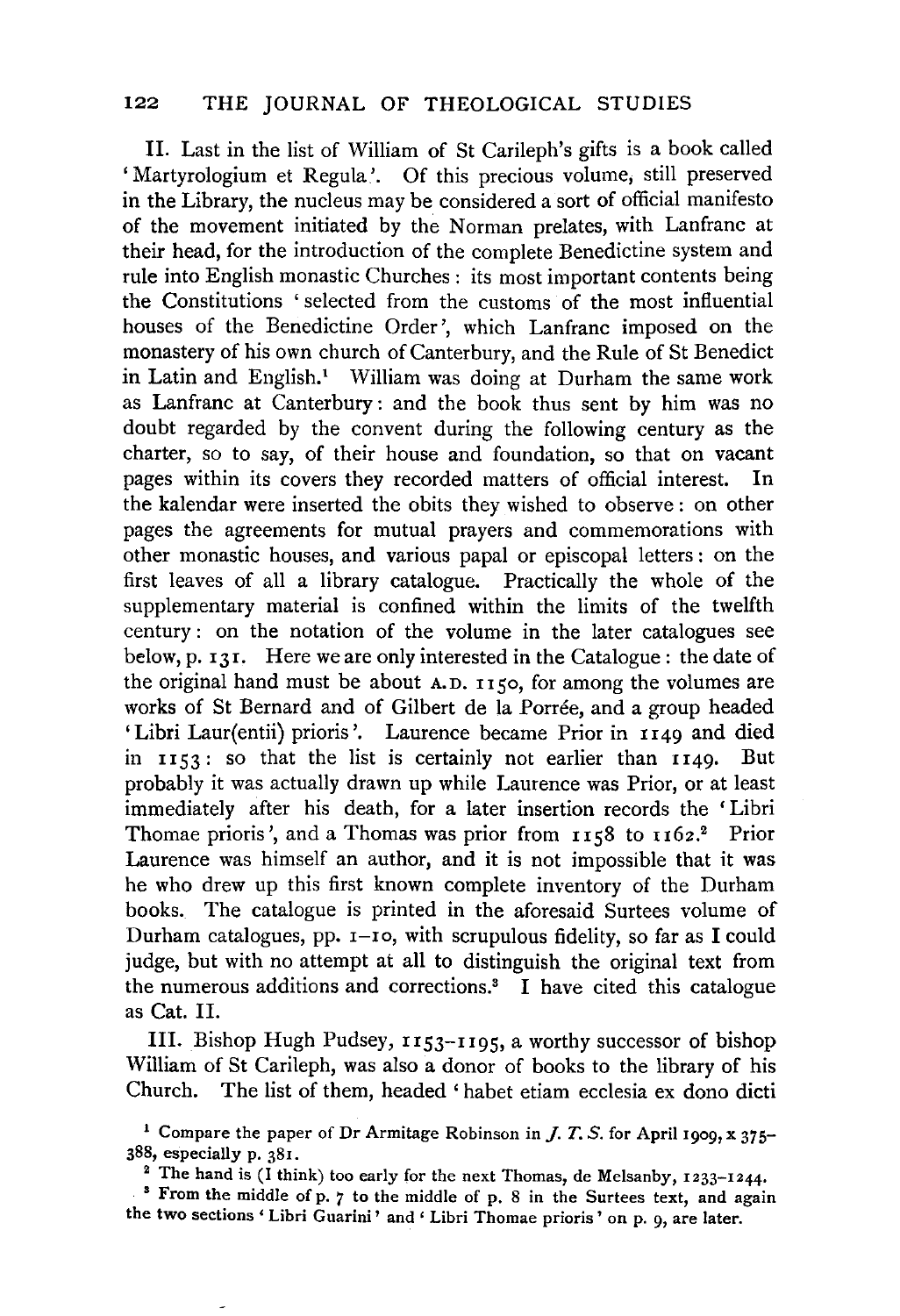Hugonis episcopi', taken from the earlier Surtees volume on 'Wills and Inventories', is repeated on p. 118 of the volume of Durham catalogues.

IV. But the principal source of our knowledge of the mediaeval library of Durham is the collection of catalogues contained in the volume marked B IV 45 in the present library. Apart from several smaller lists, the principal contents of this volume are  $(a)$  the books in the 'Spendiment' in I391, see pp. I0-34 of the Surtees volume of 'Catalogi veteres': (b) the books in the cloister in 1395,  $ib$ . pp. 46-79<sup> $1$ </sup>: (c) the books in the 'Spendiment' in 1416, *ib*, pp. 85-116. At the end of the fourteenth century there were therefore two main repositories for books in the monastery : the original cupboards on the north wall of the cloister (list  $\delta$ ), and the new supplementary library in the 'Spendiment' (lists  $a$  and  $c$ ). Naturally we find that lists  $a$  and  $c$ , representing the same library, are substantially identical. But there is a further point of importance, duly noted on p.  $85$ : list  $c$  was not drawn up in 1416, but was an older list, which was verified in 1416. The scribe of  $1416$  ratified with a dot in the margin such books-the large majority-as were still in the place assigned to them: to those that were not on the shelves he added notes such as 'in libraria', 'in claustro', 'Oxon', the latter referring to the Durham College which had been founded at Oxford about 1300 under Prior Richard de Hoton. But the list on which this scribe of 1416 worked appears to be in an earlier hand than the  $r_{39}r_{15}$  scribe of list  $a$ , so that our original authorities for the later mediaeval classification of the library are not lists *a* and *b,*  but lists  $c$  (original hand) and  $\delta$ . The distinguishing features of this later classification are that, whereas earlier lists give the books in a more or less continuous series, arranging them, so far as they arrange them at all, rather by donors than by subject-matter, the books now follow a rough system of subject and author, and those within each section are marked A, B, C, D, and so on. Instead, that is, of ' Libri quos magister Herebertus medicus dedit sancto Cuthberto ', 'libri Laurentii prioris', 'Libri Guarini', and so on, the new divisions are 'Psalteria', 'Libri Augustini ', 'Sermones ', 'Libri Medicinae ', 'Libri Historiarum ', or what not. Moreover, a ready test of identification is supplied by recording the first words on the second leaf of each volume, and it is often only from this record that we can derive the absolute proof that a particular volume now extant is the particular one that in the fourteenth century was arranged in such and such a place in the Durham library. Too often the inscription 'Liber sancti Cuthberti de Dunelmo' on the

<sup>1</sup> The cloister was the original home of the library (see Mr Hamilton Thompson's *English Monasteries*, Cambridge 1913, pp. 73, 74) : the separate room called the ' Spendiment ' was only added in the fourteenth century.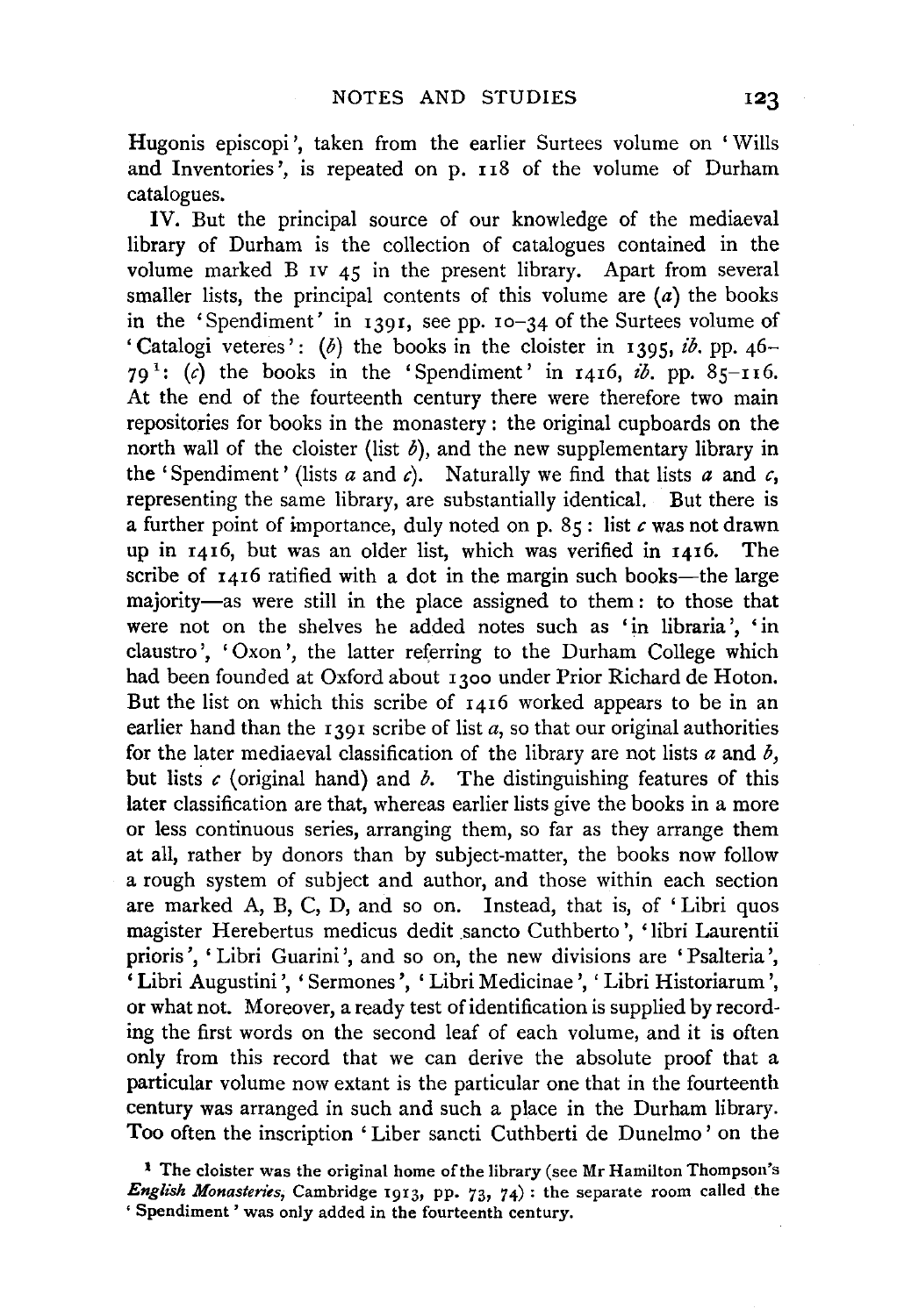front page has been intentionally erased or removed, or accidentally lost,<sup>1</sup> and the ' 2nd folio' test supplies its place.

#### *Text: from Durham MS* A It 4

JSTA SUNT NOMINA LIBRORUM · QUOS DOMNUS WILLELMVS EPI-SCOPUS SANCTO CUTHBERTO DEDIT.

Bibliotheca · id est vetus et novum testamentum in duobus libris Tres libri Augustini super psalterium

·I· de civitate Domini

·I· epistolarum eiusdem

·I· super evangelium lohannis

Ieronimus super ·XII· prophetas

Epistolae eiusdem

Idem de Ebreis nominibus

Moralia Gregorii in duabus partibus

Liber pastoralis

•I!·

Registri [Registrum, *corrected by the original hand]*  ·XL· omeli

Beda super MARCUM et LUCAM

Rabbanus super MATHEUM

·11· libri sermonum et omeliarum

Decreta pontificum

Hystoriae Pompeii Trogi

Prosper de contemplativa et activa vita

Origenes super vetus testamentum

Iulius Pomerius

Tertullianus

Sidonius Sollius panigericus

Breviaria ·II *(or* v) [Breviarium ·I· ? *m.* **1]** 

·11· Antiph et ·I· Gradale

·11· libri in quibus ad matutinas legitur

Vitas patrum

Vita Egiptiorum monachorum

Diadema monach

Enchiridion Augustini

Gregorius super Ezechielem

Beda super Cantica Canticorum

Dialogus

Paradisus

<sup>1</sup> When a MS has been rebound in modern times the chances are very considerable that the margins have been largely reduced. Most of the early MSS still remaining at Durham have suffered mutilation of this sort.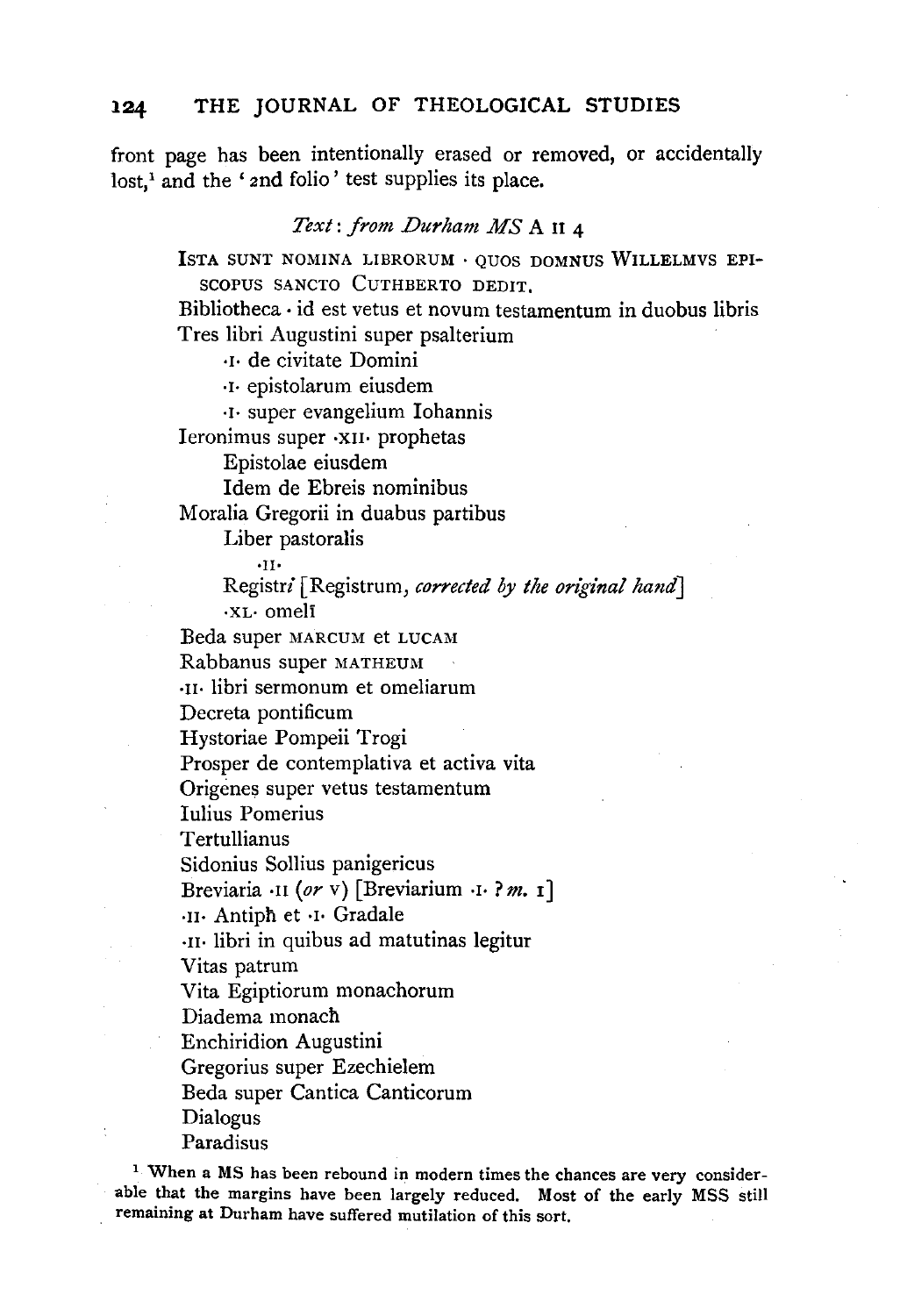R. Hystoria Anglorum Ambrosius de Ioseph · de penitentia · de morte fratris Libri confessionum sancti Augustini ·III· Missales Martyrologium et regula

- $I, 2$ . A 'BIBLIOTHECA', or complete Bible of O. and N.T. in two folio volumes. It is in the second of these two volumes that the present catalogue of bishop William of St Carileph's gifts of books to the monastery is written. The volumes head the list of Catalogue II, and they are twice named in Catalogue I395 (under the letters G and H respectively), first in the general inventory, and again among the books that lie 'in almariolo iuxta introitum ad infirmariam pro lectura in refectorio, et ponuntur sparsim inter alios libros in inventario praecedenti' (Surtees, pp. so, 8o ). The second volume is still in the library, under the press-mark A  $\text{II } 4$ : the first volume has unfortunately disappeared. But we learn that a 'certain treatise on Accent ' was prefixed to the beginning of the volume : and the second leaf commenced with the words 'sementem secundum'.
- 3-5. AUGUSTINE: ON THE PSALMS: in three folio volumes. Also in Cat. II nos. 21-23 'Tria volumina sancti Augustini super Psalterium' and in Cat. I395, under *Libri Augustini,* as I, K, and L (Surtees, p. 60). The two last parts, on Psalms  $51-150$ , are still in the Library, with press-mark B  $\text{II}$  I3 and B  $\text{II}$  I4: each of them contains (see Rud's printed Catalogue of the Durham MSS,  $p.$  III) a set of verses recording the bishop's order for the book and the scribe's name, the second volume being written by the monk Robert Benjamin and the third by William, a homonym of the bishop's, during the latter's exile  $(A, D, I090-I093)$ . No doubt the first volume, which is no longer in the Library, had some similar dedicatory verses : its second leaf began 'pro eo dictum est'. The second of these books and the next two, nos. 6 and 7, bear the inscription' Liber sancti Cuthberti '.
- 6. AuGUSTINE: DE CIVITATE DEI : in one folio volume. In Cat. II there were two copies, 'duo paria', of this work, nos. 27, 28, our volume being doubtless one. In Cat. I395 it appears in the Augustine section under the letter D (fol.  $2$  'sic [ab] alienigenis'), and has now the press-mark B II 22.
- **'1·** AUGUSTINE: EPISTLEs: in one folio volume; no. 42 in Cat. II, N in the Augustine section of Cat. 1395 (fol,  $2$  'ruptibili anima'), B II 21 in the present arrangement. The volume contains 142 epistles.
	- 8. AUGUSTINE: ON ST JoHN. One of two copies, 'duo paria super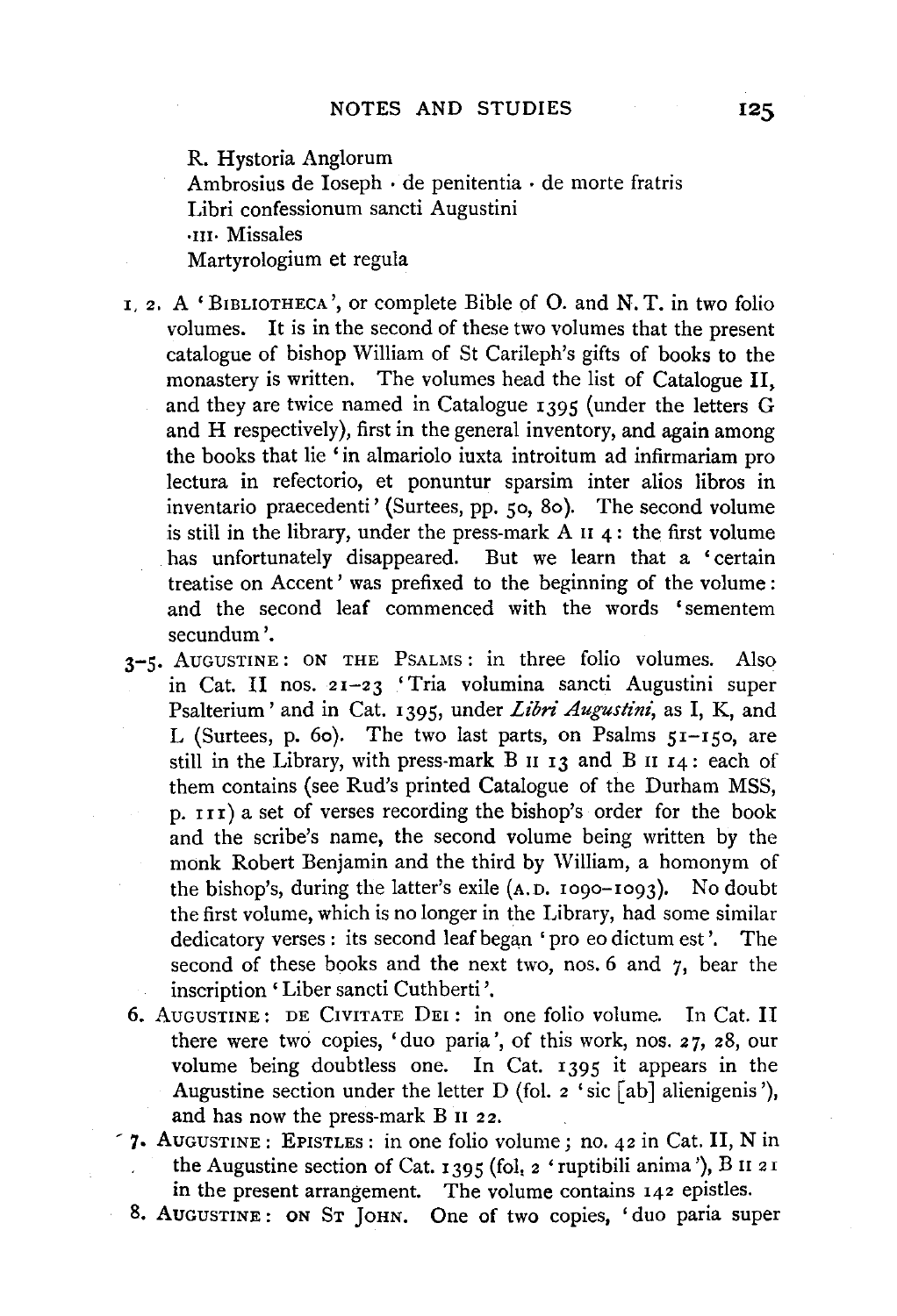Iohannem', in Cat. II, nos. 25, 26: similarly either F (fol.  $2 \text{ 'ab}$ ) eo quod scriptum est') or G (fol. 2 'hoc dicetis quia ego') in Cat. 1395 (Surtees, p. 59), and either B  $II$   $I$ 7 or B  $II$   $I$ 6 of the existing library. Of the two MSS Rud declares for B  $\mu$  17, = F of Cat. 1395, as the St Carileph book, no doubt rightly. The other, though of similar antiquity, is of a squarer type of handwriting than the St Carileph books, and has more magnificently illuminated initial pages and a more marked and elaborate type of initial letters with figures, possibly foreign.

- **9.** JEROME: ON THE MINOR PROPHETS: in one folio volume. No. 13 in Cat. II ; G in the Jerome section of Cat. 1395 (Surtees, p. 58), ' Liber Explanacionum Ieronimi in XII Prophetas ', fol. 2 ' in fine' ; B n 9 in the present library, inscribed 'Liber sancti Cuthberti de Dunelmo', and this is the form of inscription found in nos. 10, II, I5, I8, 24, 39.
- IO. JEROME: EPISTLES: in one folio volume. No. II in Cat. II 'Epistolae sancti Ieronimi'; C among the Jerome books of Cat. I395, 'Epistolae Hieronimi et Vita eiusdem ', fol. 2 'differamus quod loqui': now B II 10. Contains about 120 letters, and at the end, in a different hand, an anonymous Life of Jerome.
- II. JEROME: ON HEBREW NAMES: one vol. folio. In Cat. II probably no. 17 'Ieronimus de Hebreis nominibus' rather than no. 15 'Liber locorum Ieronimi': in Cat. I395 it is E of the Jerome books, with a full enumeration of nearly thirty different items in the MS, fol.  $2$  'posuit eum in Paradysum': now B II II, all in the same hand.
- 12, I3. GREGORY: MoRALIA oN JoB: in two parts. Nos. 48-so of Cat. II are ' Moralia Gregorii in duobus voluminibus, et tertia pars Moralium in uno volumine': William of St Carileph's gift is obviously represented by nos. 48, 49· But before the Catalogue of I395 the second part had been lost or transferred to some other locality, for among the Gregory books the only copy of a part of the Moralia is C 'xvr libri Moralium beati Gregorii papae' fol. 2 'retur quamvis' (Surtees, p. 63); and this is identical with the present folio B  $\overline{111}$  Io, containing the first 16 out of the 35 books of the Moralia. It is no doubt the first of bishop William's two volumes.
- I4. GREGORY: ON PASTORAL CARE. In Cat. II, no. 54 (in the middle of a group of volumes of Gregory), is 'Pastorale', and the same book recurs at the end of that list among the selections for reading at meals, 'Pastoralis, liber eximius '. But I can find no secure trace of it in the later Catalogues, where the only copies of the Pastoral Care (L and M: Surtees, p. 64) occur in composite,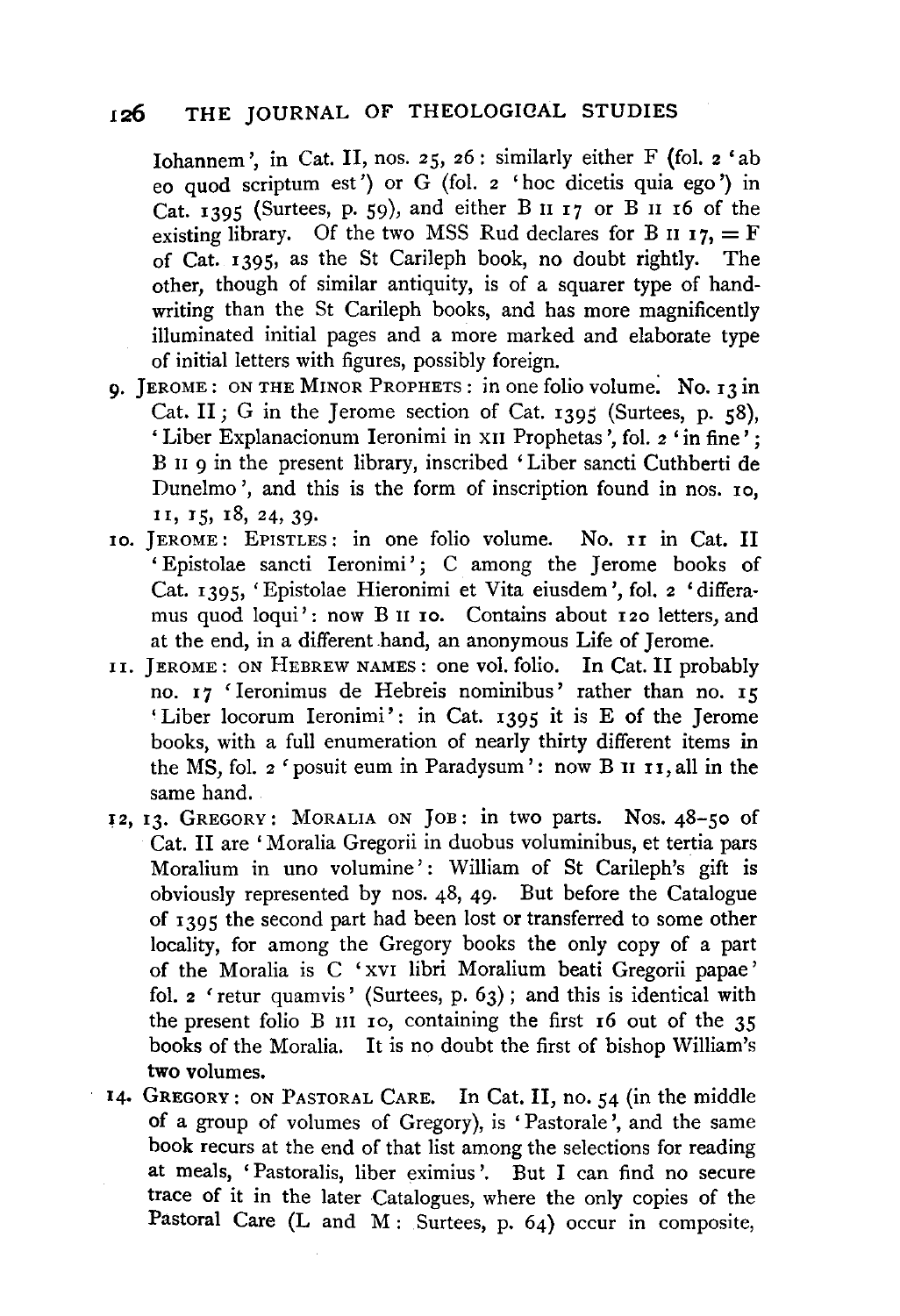presumably later, volumes. See, for an explanation of its disappearance, under no. 42.

- 15 (15b?). GREGORY: REGISTER: two volumes. The scribe of the list originally wrote 'Registrum ', and in fact none of our other Catalogues suggest the existence of more than a single copy of Gregory's Register: Cat. II, no. 53 'Registrum ', Cat. 1395 (Surtees, p. 63) 'D. Registrum beati Gregorii, cum simbolo eiusdem in principio libri', fol.  $2$  'tentem Deum'; now the folio volume B  $\overline{H}$  in  $\overline{Q}$ . suspicion therefore arises that possibly the correction  $\cdot$ II· should really refer, not to the Registrum, but to the preceding book, the Liber Pastoralis, especially as both copies of the 'Pastoral Care' in the 1395 Catalogue are described as 'duo libri Pastora lium'.
- 16. GREGORY : HoMILIES. This copy of the well-known collection of the 40 Homilies of St Gregory on the Gospel is possibly one of the 'Omeliaria tria' of Cat. If, and may be identical with F among the Gregory group of 1395 (Surtees, p. 63) 'Omeliae beati Gregorii papae ', fol. 2 'dabit spiritum bonum', as that in turn is identical with the present folio B III **11**. But its handwriting is of a different and coarser type to most of bishop William's books, and it may be somewhat earlier.
- 17. BEDE: ON ST MARK AND ST LUKE. Presumably identical with Cat. II, no. 121, 'Beda super Marcum et Lucam', and Cat. 1395 'Libri Venerabilis Bedae . . • A. Beda super Marcum: quaedam ethimologia eiusdem de diversis nominibus, et •VI· libri eiusdem super euuangelium Lucae', fol. 2 'Moysi testimonio' (Surtees, p. 64). It does not seem to have survived, at any rate at Durham.
- r8. RABANUS MAURUS: ON ST MATTHEW. No. roo of Cat. II: A in the Rabanus group of Cat. 1395, fol. 2 'ra offerentibus' (Surtees, p.  $67$ : B III 16 folio in the existing library.
- 19, 20. Two volumes of SERMONS AND HOMILIES. With no. 16 *supra*  these may possibly make up the 'Omeliaria tria' of Cat. II, nos. 127-129. Again these two volumes may be the two apparently companion volumes of Cat. 1395 (Surtees, p. 76), A covering from Advent to Palm Sunday (fol. 2 'dibus tuis') and B from Palm Sunday to Advent (fol. 2 'dempnent convenit'): both were among the books 'in the cupboard by the entrance to the Infirmary, for reading in the Refectory' (Surtees, p. 81). The existing library contains two large Homiliaries of the appropriate age, A III 29, Easter to Advent, and B u 2, Christmas to Easter; but they are of different size and character from one another, so that it is impossible to regard them as companion volumes. Both are now defective at the commencement, so that we cannot employ the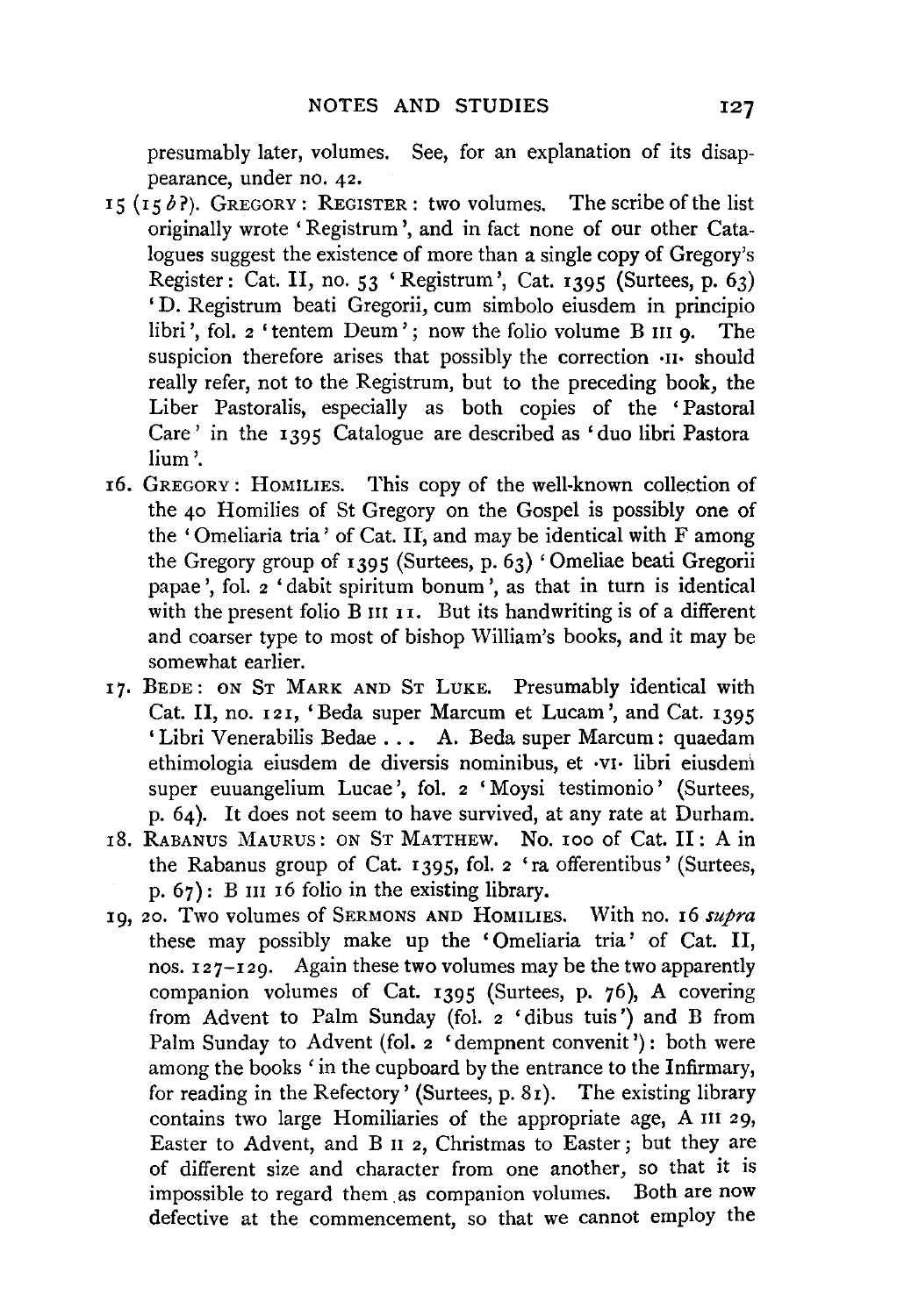'fol. 2' test of the 1395 Catalogue. But B n 2 is of the St Carileph type, and is presumably one of the two volumes required.

- 21. DECRETA PONTIFICUM. No. 9, with identical title in Cat. II: possibly the 'Decreta Romanorum Pontificum ', E in the section 'Decreta et Doctores super Decreta' of 1391 and 1416 (Surtees, pp. 35, 1 12), fol. 2 'dictum est', which is now no. 74 in the Library of Peterhouse, Cambridge.
- 22. POMPEIUS TROGUS. Also in Cat. II: in Cat. I391-1416, under the heading 'Libri diversi poetarum ', we find 'A. Pompeius Trogus' (fol. 2 'pulsaque cui') and 'C. Pompeius Trogus, et Iustinus de re militari, et Tropius [i. e. Eutropius] de Romana Historia' (fol. 2 ' cum hoc opus'); see Surtees, pp. 4, 31, 109. The Pompeius Trogus was no doubt only the epitome by Justin. No copy of these Histories is now in the Library.
- 23. PROSPER: ON THE AcTIVE AND CoNTEMPLATIVE LIFE. No. 43 in Cat. II ; repeated at the end of the Catalogue among the books read 'ad Collationem '. It does not appear in any of the later Catalogues.
- 24. 0RIGEN: ON THE OLD TESTAMENT. With identical title, in Cat. II, no. 59, and in Cat. 1395 as A in a miscellaneous series of Fathers (Surtees, p. 72), fol. 2 'actus qui': now B III r, folio. The MS contains translations of Homilies by Origen on Genesis, Exodus, Leviticus, Joshua, Judges, Canticles, Isaiah, Jeremiah, Ezekiel.
- 25. luLius PoMERIUS. Not under this name in Cat. 11, but doubtless to be identified with no. 102 in that list, 'Prognosticon ', since that was the name of Pomerius's best-known work. It appears again in Cat. 1395, under 'Libri diversi' (Surtees, p. 77) as 'F. Liber Pronosticorum ', fol. 2 'vestri quanto '. But I find no later trace of it.
- 26. TERTULLIANUS. There seems to be no copy of Tertullian in Cat. II, and it must therefore remain doubtful whether the copy of the *Apology* recorded in Cat. 1391-I4I6 (Surtees, pp. 31, 109: under 'Libri diversi poetarum') 'A. Apologicum Tertulliani cum Excerptis Canonum ', fol. 2 'genitus eloquencia ', can be the book given by bishop William. As however this latter copy contained also Excerpts of Canons, it is just possible that it is the book catalogued as 'Excerpta Canonum' simply, no. ro in Cat. 11. In any case it is not in the Library now. Two sixteenth-century editors of Tertullian, Gelenius and Pamelius, used English MSS of Tertullian which have now disappeared.
- 27, SIDONIUS SoLLIUS: PANEGYRICUS. This means no doubt, as Dr M. R. James points out to me, the poems-of which the longer ones were in fact all Panegyrics-of C. Sollius Sidonius Apollinaris,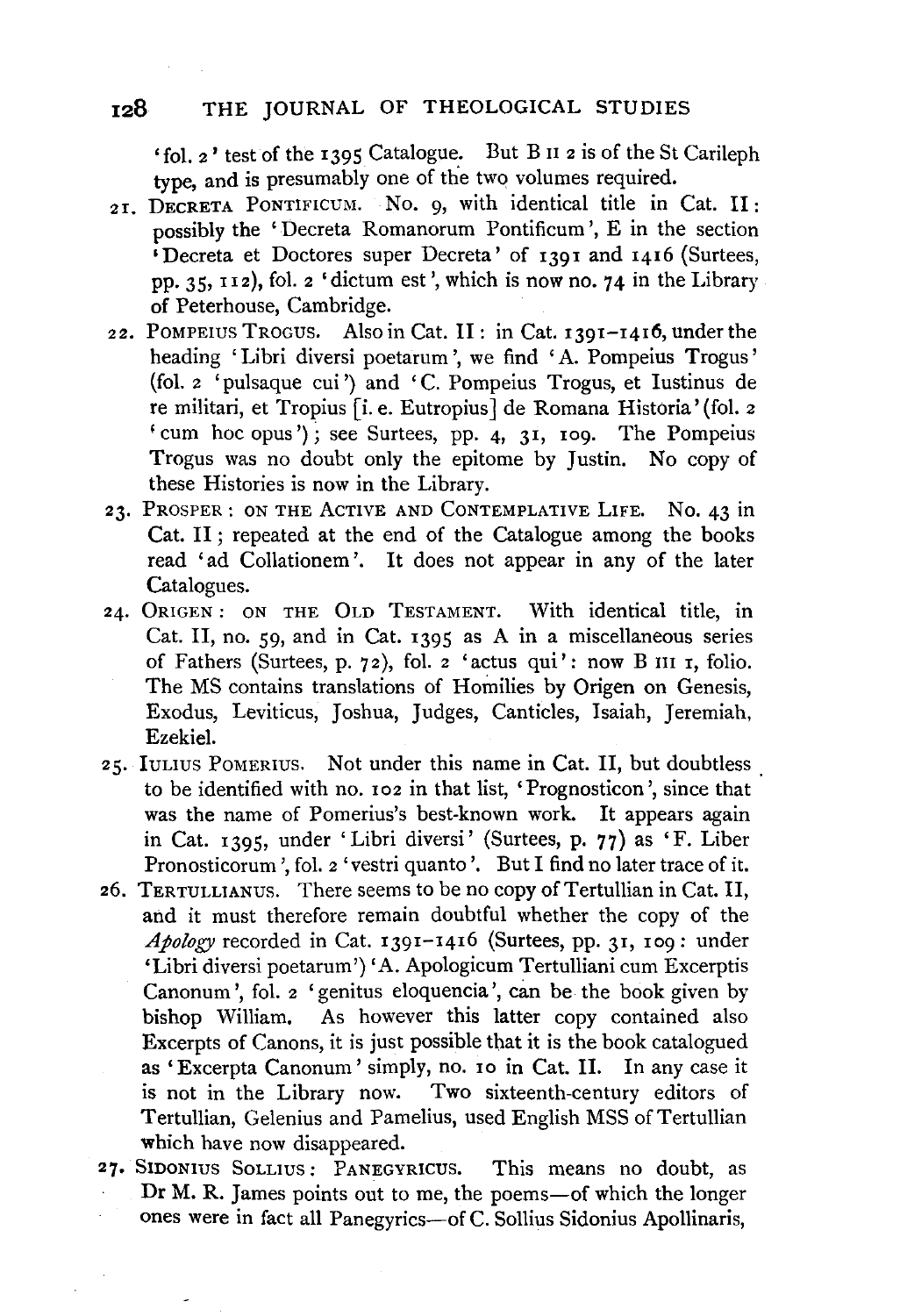the well-known letter writer and bishop of Clermont-Ferrand in the fifth century. Four copies of 'Sydonius' are enumerated in Cat. I391-1416 (Surtees, pp. 31, xo8).

- 28-34. Breviaries, antiphoners, a gradual, and two books from which readings were taken at Mattins.
- 35. LIVES OF THE FATHERS. The same title 'Vitae Patrum' appears at no. 97 of Cat. II. I had thought it might be the quarto volume now B IV 14, containing the lives of St Gregory, St Martin, St Nicholas, St Dunstan, and St Augustine, which in 1395 was one of the books-like William of Carileph's Bibles, see nos. 1, 2, *supra-placed* in the cupboard by the entrance to the Infirmary for reading in Refectory (fol.  $2^\circ$  ' probatur vixisse': Surtees, p. 80): the first hand of the MS extends to fol. 169, covering the material concerning St Gregory and St Martin, and is quite of the type of the Carileph books. But there was another book of the same title-or, to be more accurate, of the same erroneous title, 'Vitas patrum '-as William of St Carileph's volume, catalogued as D under 'Legenda et Vitae Sanctorum' (fol. 2 'teri quam gentiles'), Surtees, p. 54. And Dr James tells me that the title 'Vitae patrum ' always signifies the collection of Lives of the Hermits, such as Rosweyd printed : cf. nos. 36 and 42.
- 36. LIVES OF EGYPTIAN MoNKS. Among the books read at meal-time, according to Cat. II, was 'Effrem cum Vitis Egiptiorum': and it is possible, therefore, that the book which in the list of the Carileph books is called 'Vitae Egiptiorum monachorum ' is identical with the book called 'Effrem', no. 05 in Cat. II. But nothing that can go back to the twelfth century is now to be found in the Library under any similar title : nor do the Catalogues of 1391 and 1395 seem to offer any help. See on no. 42.
- 37· DIADEMA MoNACHORUM. This work by Smaragdus reappears under the same title as no. 98 in Cat. 11, and was one of the books, according to the same catalogue, read at meals. In Cat. 1395 a copy of the book' Liber Smaragdi, Diadema Monachorum ' is recorded in the same volume with some of the works of St Isidore (Surtees, p. 65, 'Libri Ysidori A', fol. 2 'domino et filio '), and this volume is still in the Library, B 11 33: but it is of more recent date than William of St Carileph. Another is recorded without the name of Smaragdus, following on Augustine's book 'de Vita et Honestate Clericorum': Surtees, p. 20.
- 38. AUGUSTINE: ENCHIRIDION. No. 40 in Cat. 11 is 'Encheridion Augustini'. There are, of course, copies of the book in the later Catalogues, but none can be identified with the book given by bishop William.

VOL. XIX. K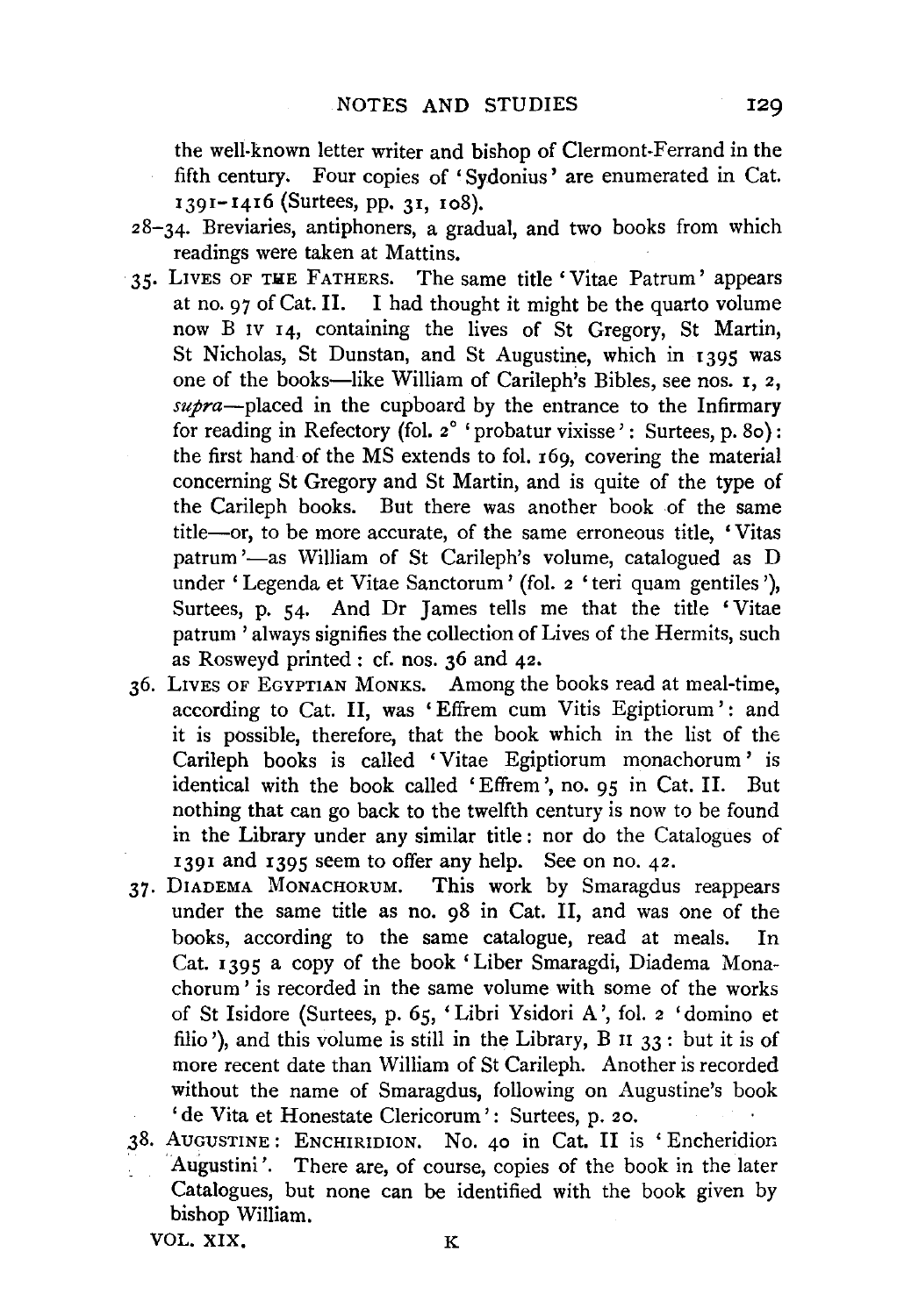- . 39· GREGORY: ON EZEKIEL. No. 57 in Cat. Il, 'Gregorius super Ezechielem': and no doubt identical with Cat. 1395 'Libri Gregorii . . . I Gregorius super Ezechielem ', fol. 2 'spiritus nee tangit' (Surtees, p.  $64$ ) = the present B IV 13.
- 40. BEDE: ON THE SONG OF SoNGS. No. 120 in Cat. Il 'Beda super Cantica Canticorum': but there seems to be no later trace of the book.
- 41. DIALOGUS: under the same title among the books for reading at meal-time in Cat. II. Doubtless the book referred to is the Dialogues of St Gregory, and, if so, it will be one of two copies 'Dialogi duo', mentioned in Cat. II as nos. 55 and 56: unless indeed ' Dialogi duo ' is to be taken to mean a single copy of the Dialogues, containing two out of the four books. In any case no copy in the Jater catalogues appears to Correspond with this volume.
- 42. PARADisus: no. 114 in Cat. II 'Paradysus ', and repeated in the list of meal-time books. Presumably this is the Latin version of the *Historia Lausiaca* of Palladius, known as the 'Paradisus' Heraclidis'—see Abbot Butler's *Lausiac History i* 59, and compare i 7 7 for a description of the Syriac book called the *Paradise.* I can find no trace of it in later catalogues.<sup>1</sup> Of course books read regularly in the refectory would be likely in course of time to get worn out.
- 43· HvsTORIA ANGLORUM. Doubtless Bede's *History of the English,*  though I cannot explain the letter R, which in our list appears to be prefixed to the book.<sup>2</sup> No. 131 in Cat. II: perhaps preserved in the present B  $\overline{11}$  35. This MS B  $\overline{11}$  35 consists now of  $\overline{13}$  items, some of them much later than the age of bishop William: but in the 1395 catalogue it only contained items  $3 - 11$  see the full list under the letter G in the section 'Libri Historiarum' (Surtees, p. 56: fol. 2 'sacerdotalis extiterit')—and it is possible that at an earlier period still items 3-5, namely, the *History* of *the English,*  the *Life of Bede,* and the *Lives of the Abbots,* which are all by a single hand, perhaps as old as William's day, may have formed a. complete and separate whole.
- 44· AMBROSE: ON JosEPH, ON REPENTANCE, ON THE DEATH OF HIS BROTHER. Probably identical with 'Ambrosius de patriarchis ', no. rog in Cat. II : for what is doubtless the same volume with William of St Carileph's book is catalogued in 1395 by a more

<sup>1</sup> Bernard in his *Catalogi Librorum* mentions a copy at Durham (Butler Lausiac *History of Palladius* i 6o), but the MS to which he is no doubt referring, the present B III 8, is of too recent date for our purpose.<br><sup>2</sup> Dr James suggests that it may mean 'Refectorium'.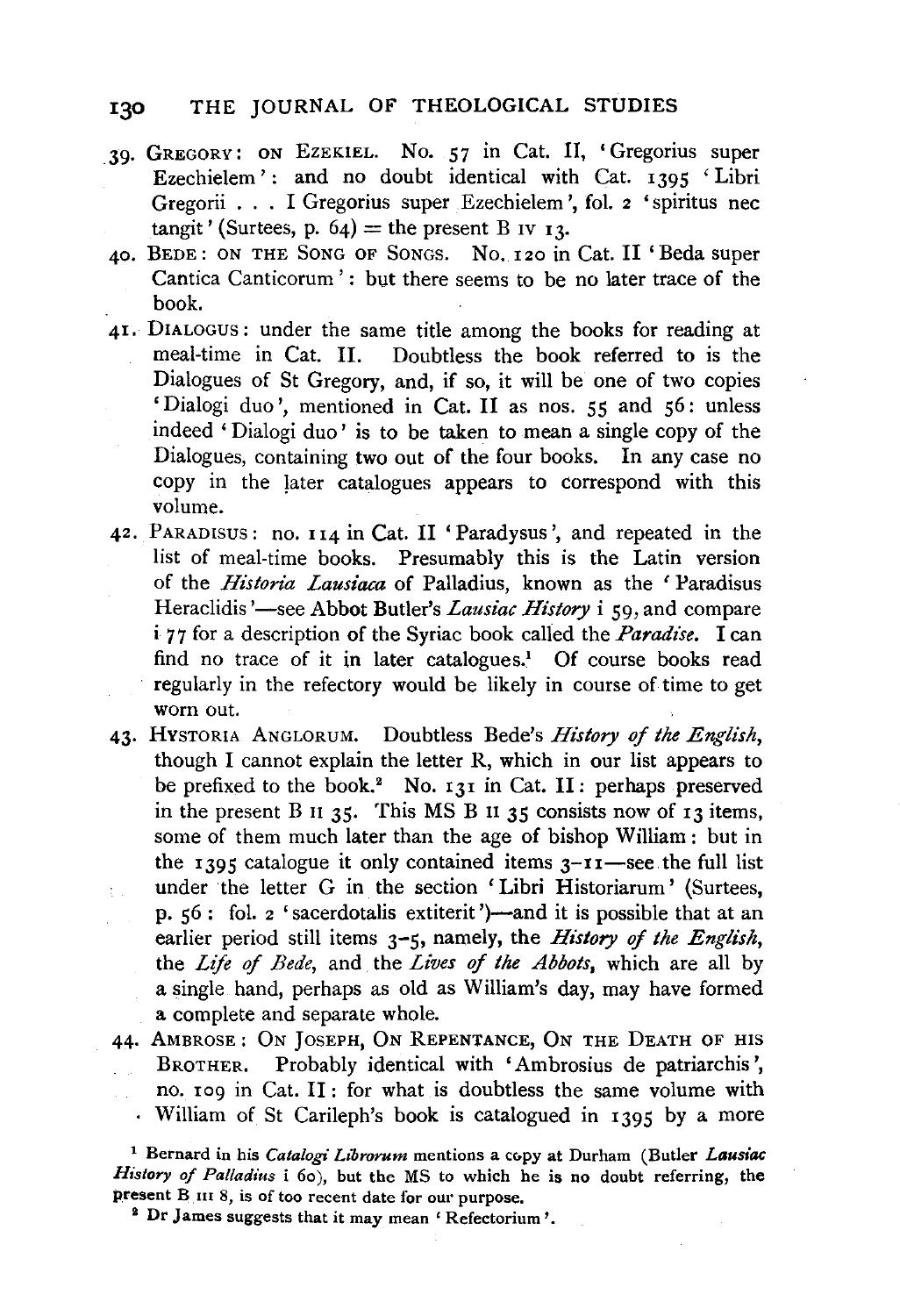exhaustive enumeration of separate items, of which the first four are 'Liber Ambrosii de patriarcha Ioseph : liber eiusdem de xn Patriarchis : duo tractatus eiusdem de poenitencia : duo sermones eiusdem de morte fratris.' This  $1395$  book, from its letter E and its 2nd fol. 'te filii patris' (Surtees, p. 57), can be shewn to be the present B  $\overline{11}$  6, the writing of which also suits the date required.

- 45· AUGUSTINE: CoNFESSIONS. Nos. 29 and 30 in Cat. II are 'duo paria de Confessionibus S. Augustini '. In Cat. 1395 two volumes of St Augustine commence with the 'Confessions ', R and AB (Surtees, pp. 61, 62): but both are extant, and one (B  $\text{II}$  12) is certainly, the other  $(B IV 6)$  probably, later than the date of bishop William.
- 46-48. Three MISSALS.
- 49· MARTYROLOGIUM ET REGULA. There can be no doubt that this is the volume now marked B IV 24 in the Chapter Library, an extraordinarily interesting collection, consisting, apart from supplements, of the following items: (a) Kalendarium, (b) Martyrologium per anni circulum, (c) Evangelia in capitulo pronuntianda per annum, (d) Constitutiones Lanfranci archiepiscopi Cantuariensis, (e) Regula sancti Benedicti,  $(f)$  Idem Anglice.<sup>1</sup> In the 1391 and 1416 Catalogues it appears as A under the section 'Cronicae' (Surtees, pp. 30, 107): 'Martilogium. Consuetudines Dorbornensis Ecclesiae. Regula sancti Benedicti in Latino, et eadem Regula in Anglico.' Curiously enough, the 2nd folio is noted in the one as 'psalterium Petri', in the margin of the other as 'compleverunt'; the explanation is that ' psalterium Petri ' is from the 2nd folio of the guard leaves (actually from the library catalogues, see above, p.  $2$ ), 'compleverunt' from the 2nd folio of the martyrologium, the first literary document, now fol.  $r_3 a$ . The book is not, apparently, recorded in Cat. II.

Not counting liturgical books, there are thirty-nine volumes enumerated in this list of bishop William's donations. Out of the thirty-nine sixteen appear to be certainly, and another three not improbably, still preserved in the Chapter Library. There is hardly any other library in England (the Cathedral libraries of Worcester and Hereford are perhaps the two which could best come into comparison), and tbere are not many on the continent, which can sbew so long a continuous history and have preserved so large a proportion of their earliest possessions.

<sup>&</sup>lt;sup>1</sup> Most of these items, except  $c$  and  $d$ , are independent in the sense of not being written continuously, and the last has a separate numeration of quaternions. But they seem to be all contemporary.